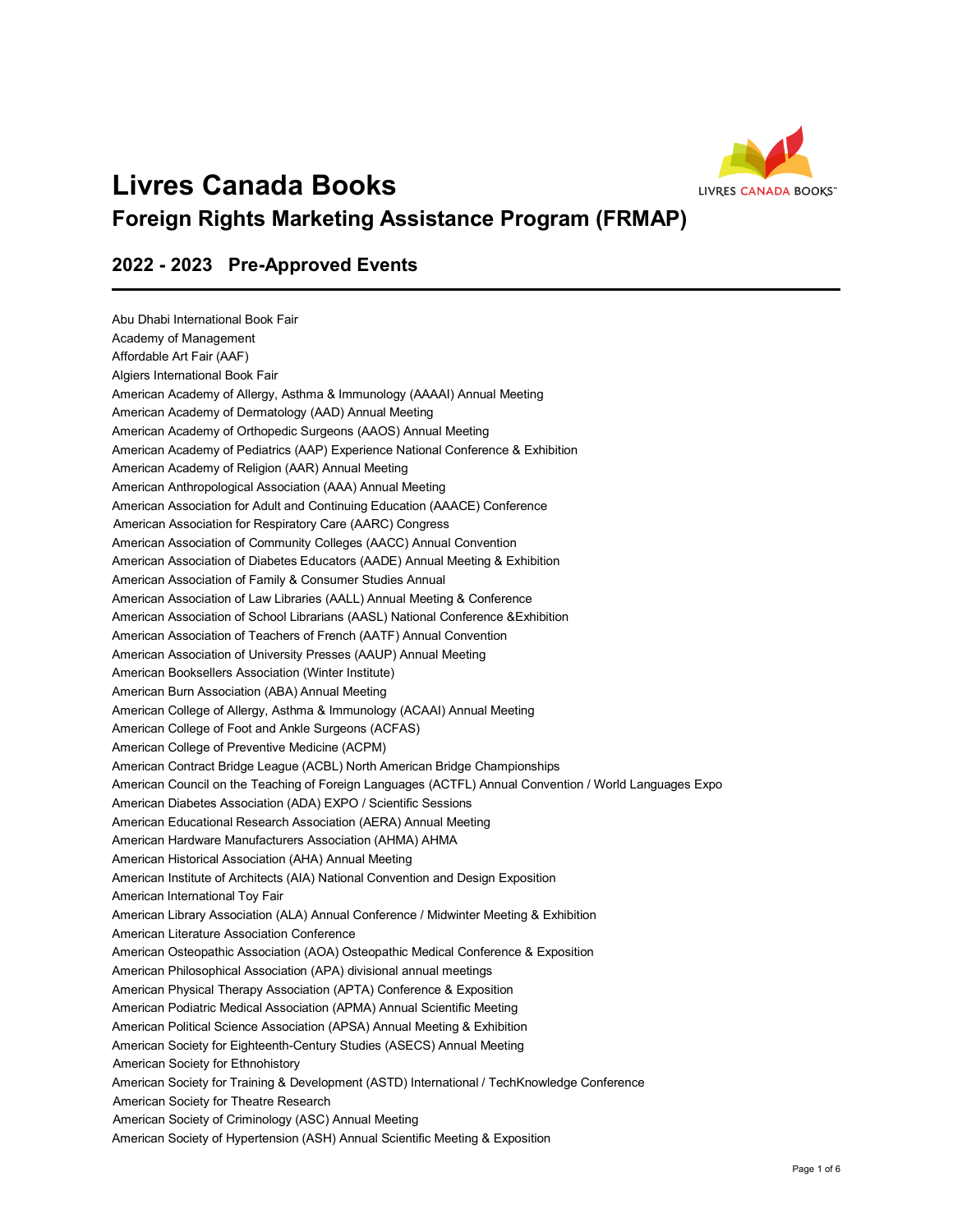American Society of International Law (ASIL) Annual Meeting American Sociological Association (ASA) Annual Meeting American Urological Association (AUA) Annual Meeting Annual Clinical Symposium on Advances in Skin & Wound Care Annual Southeast Regional Character Education Antwerp Book Fair Arizona State Music Teachers Association (ASMTA) Conference Art Educators of New Jersey (AENJ) Conference Art Libraries Society of North America (ARLIS/NA) Annual Conference Art Paris Art Fair Asian Pacific Physical Education Conference Association for Asian Studies Annual Meeting Association for Canadian Studies in German-Speaking Countries (GKS) Annual Conference Association for Canadian Studies in the United States (ACSUS) Biennial Conference Association for Career and Technical Education (ACTE) CareerTech VISION Association for Core Texts and Courses (ACTC) Annual Conference Association of Educational Publishers (AEP) Association of Partners for Public Lands (APPL) Convention & Trade Show Association of International Schools in Africa Association for Supervision and Curriculum Development (ASCD) Annual Conference & Exhibit Association of Writers & Writing Programs (AWP) Annual Conference & Bookfair Australian Booksellers Association Conference & Trade Exhibition Baker & Taylor Vendor Summit Meeting Beijing International Book Fair Beirut Francophone Book Fair Beirut International Arab Book Fair Better Living Show Belgrade Book Fair Berkshire Conference on the History of Women (triennial) Birdwatch America Expo Bogota International Book Fair Bologna Children's Book Fair Book World Prague BookExpo America Books and Publishing Knowledge Community International Conference on Books and Publishing Bouchercon World Mystery Convention & Trade Show Bratislava Biennial of Illustrations (BIB) Brisbane Writers Festival British Association for Canadian Studies Annual Conference British Women Writers Conference Brooklyn Book Festival Brussels Book Fair BuchBasel International Book and Literature Festival Buenos Aires Book Fair Cairo International Book Fair California Art Education Association (CAEA) Annual State Conference California Association for Bilingual Education (CABE) Annual Conference California Council for Adult Education State Conference California Language Teachers Association Annual Conference California Library Association (CLA) Conference California Mathematics Council (CMC) Central Conference California Reading Association (CRA) Professional Development Institute Canon Law Society of America (CSLA) Convention Cape Town Book Fair Casablanca International Book Fair (SIEL) Central and Eastern European Schools Association (CEESA) Conference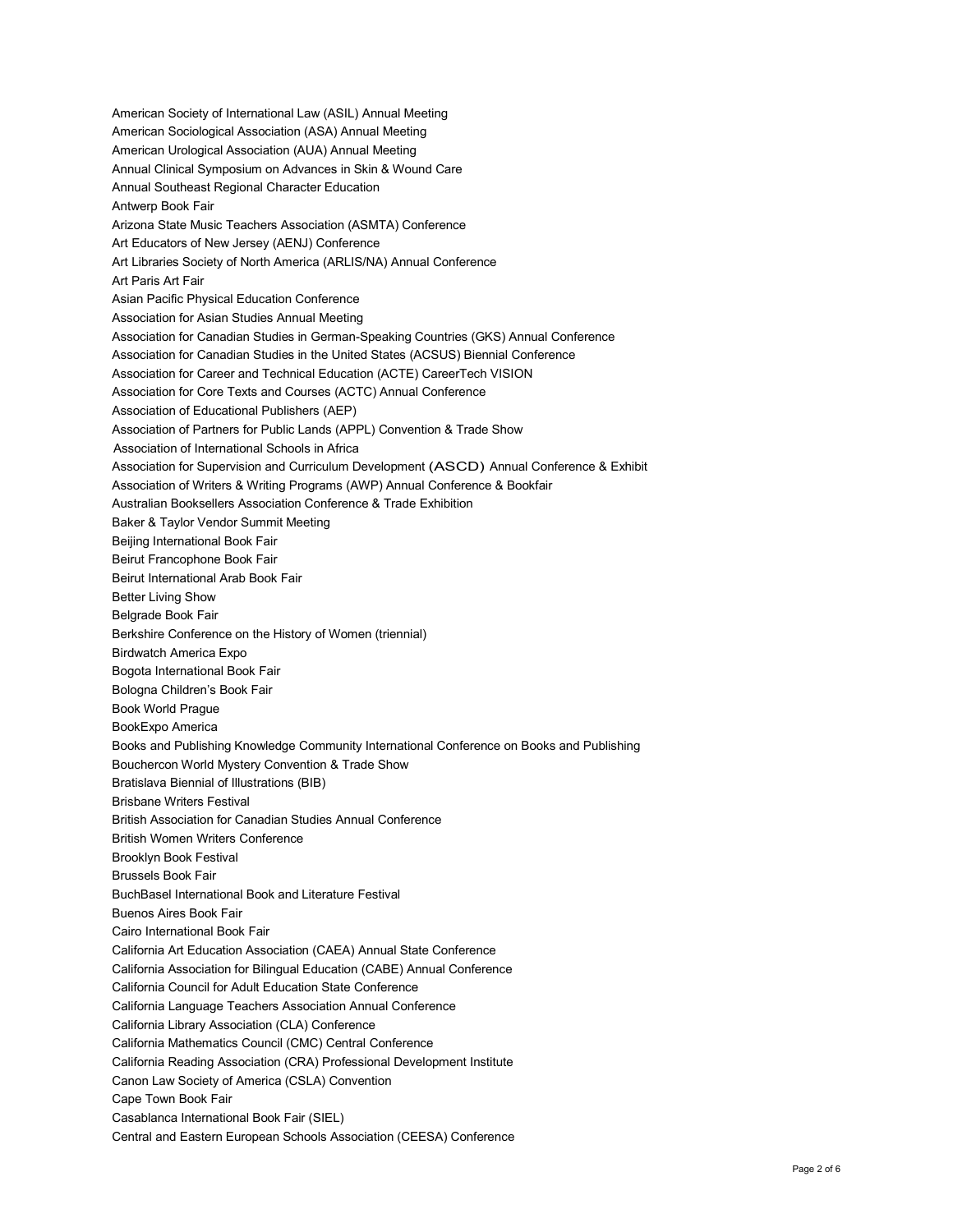Central States Conference on the Teaching of Foreign Languages (CSCTFL) Conference Certiport PATHWAYS Global Partner Summit (GPS) Chain Drug Marketing Association (CDMA) Annual Trade Expo Charleston Conference Chicago Alternative Comics Expo (CAKE) Chicago Flower and Garden Show Chicago International Remainder & Overstock Book Exposition (CIROBE) Chicago Printer Row Lit Fest Children's Book Salon (New York) Christian Booksellers Association of Australia (CBAA) Convention Cities Alive Annual Green Roof & Wall Conference Colères du Présent, Salon du livre d'expression populaire et de critique sociale College Reading and Learning Association (CRLA) Conference Colorado Art Education Association (CAEA) Conference Comex Exposium Salon Mondial du Tourisme (Paris) Comic-Con International Comic-Con International Alternative Press Expo Comic-Con International WonderCon Commission on Adult Basic Education (COABE) Conference Commonwealth Lawyers Association (CLA) Commonwealth Law Conference ComptTIA Annual Member Meeting Conference for the Advancement of Mathematics Teaching (CAMT) Conference Conference on College Composition and Communication (CCCC) Convention Congrès international des recherches féministes francophones Conservatoire contemporain de Littérature Orale (CLiO) Festival EPOS Council for Exceptional Children (CEC) Conference & Expo Crocmilivre Salon du livre jeunesse Dijon Dakar International Book Fair Denver Merchandise Mart Tradeshow Diabetes UK Professional Conference Digital Book World Conference Digital Publishing Innovation Summit Distance Teaching & Learning dOCUMENTA Exhibition East Asia Regional Council of Schools (EARCOS) Annual Conference East London Comics and Arts Festival ECRM Market-Gate Education Edinburgh International Book Festival Educatec-Educatice (Paris) Educational Book & Media Association (EDMA) Annual conference Entertainment Software Association (ESA) E3 Expo Escale du Livre (Bordeaux) Été du Livre (Metz) Étonnants Voyageurs - Festival international du livre et du film European Council of International Schools (ECIS) Annual Conference European Film Market (EFM) Exhibition Feria internacional del Libro de Mineria Feria Internacional del Libro en Guatemala Festival de la Parole Poétique (Moëlan-Sur-Mer) Festival du Conte du Château d'Oléron Festival du Conte en Uzège Festival du livre culinaire (Paris) Festival du Livre de Paris Festival du livre et de la presse d'écologie (Paris) Festival international de la Bande Dessinée (Angoulême) Fête du livre de Saint-Étienne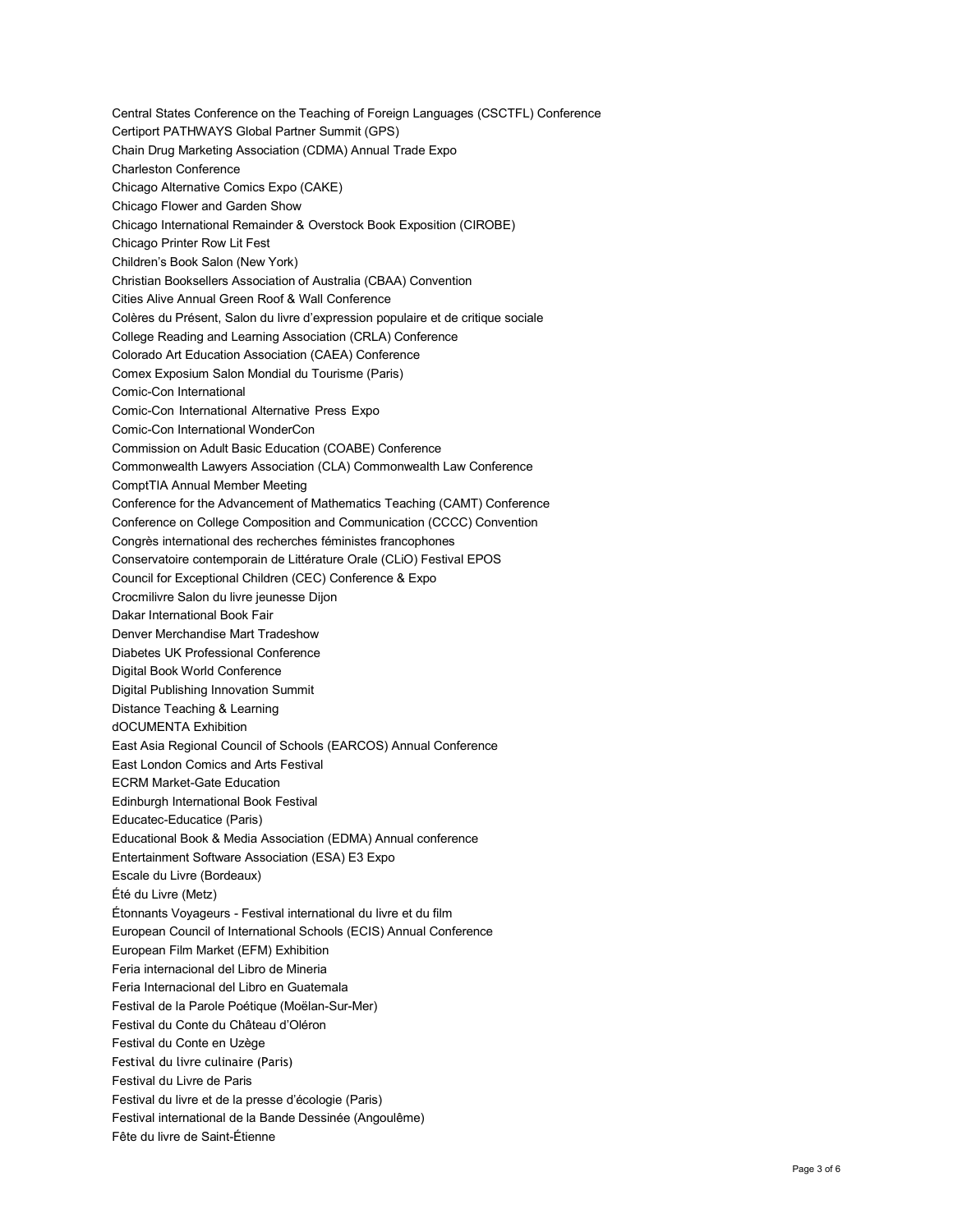Florida Music Educators Association (FMEA) Conference Florida State Music Teachers Association (FSMTA) Conference Foire du livre de Brive Frances Clark Centre for Keyboard Pedagogy National Conference (NCKP) Frankfurt Book Fair FutureBook Conference Future of Education Technology (FETC) Conference German Studies Association Conference Geneva International Fair for Books and Press Global Exchange and Green America Green Festival Gothenburg (Göteborg) Book Fair Great Lakes Independent Booksellers Association (GLIBA) Heartland Fall Forum Green Building Council Greenbuild International Conference and Expo Guadalajara International Book Fair Havana International Book Fair Helsinki Book Fair History of Science Society (HSS) Annual Meeting Hong Kong Toys & Games Fair Humanities Montana Festival of the Book Humanities Tennessee Southern Festival of Books Institut de linguistique française Congrès Mondial de Linguistique Française (biennale) Inter American Press Association (IAPA) Mid-year Meeting International Academy on Law and Mental Health (IALMH) International Congress International Association of Culinary Professionals International Association of Law Libraries (IALL) Annual Conference International Board on Books for Young People (IBBY) Congress International Conference on Thinking Annual Conference International Congress on Medieval Studies International Digital Publishing Forum (IDPF) Book Conference International Food Bloggers Conference International French Travel Market (IFTM) ITFM Top Resa International Home and Housewares Show International Literacy Association Annual Convention International New Age Trade Show West (INATS West) International News Media Association (INMA) World Congress International Physical Literacy Conference International Society for Technology in Education (ISTE) Annual Conference and Exposition International Society for the Sociology of Religion (SISR-ISSR) Biennial Conference International Studies Association (ISA) Annual Convention Inuit Studies Conference Istanbul Book Fair ITB Asia - The Trade Show for the Asian Travel Market ITB Berlin Convention Jerusalem International Book Fair Kolkata Book Fair Language Show Live (London) Law and Society Association Conference League for Innovation in the Community College Innovations Conference Left Forum Conference Leipzig Book Fair León National Book Fair (FeNaL) Liber International Book Fair (Barcelona and Madrid) Licensing Expo Literal Barcelona Livres en Folie (Haiti) London Book Fair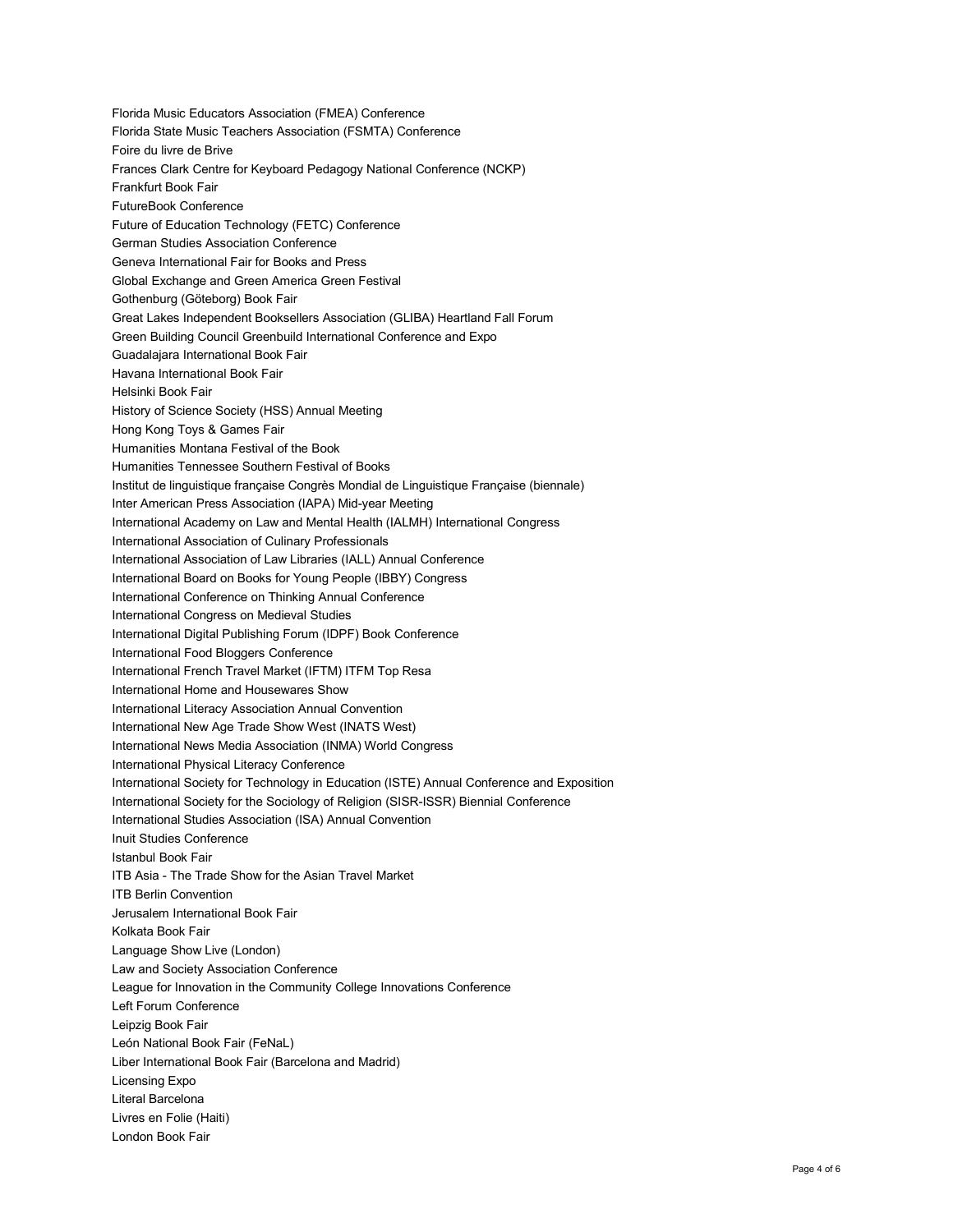Louisiana Foreign Language Teacher's Association Conference Marché de la poésie de Namur (Wallonie) Marché de la poésie de Paris Marché de la poésie de Rochefort sur Loire Maryland Association for Adult & Continuing Education Conference Medieval Academy of America Annual Meeting Miami Book Fair International Michigan Art Education Association (MAEA) Annual Conference Microsoft World Partner Conference Mid America Horticultural Trade Show (Mid Am) Midwest Independent Booksellers Association (MIBA) Heartland Fall Forum Midwest Modern Language Association Annual Convention Midwest Renewable Energy Association (MREA) Energy Fair Minneapolis Home & Garden Show Minnesota Environmental Partnership Living Green Expo Modern Language Association (MLA) Annual Convention Modernist Studies Association (MSA) Conference Moscow International Book Fair Mother Earth News Fair Mountains and Plains Independent Booksellers Association (MPIBA) Trade Show Museum of Comic and Cartoon Art (MoCCA), Art Festival Museum Store Association (MSA) Conference & Expo Music Teachers National Association (MTNA) National Conference Music Teachers' Association of California (MTAC) Annual Convention Musicora, le salon de la musique classique National Alternative Education Association (NAEA) Annual Conference National Art Education Association (NAEA) Convention National Association for Bilingual Education (NABE) Annual Conference National Association for Interpretation (NAI) Conference National Association for the Education of Young Children National Association of Elementary School Principals (NAESP) Annual Conference National Association of Hispanic Publications (NAHP) Annual Conference National Association of Music Merchants (NAMM) Trade show National Association of Orthopedic Nurses (NAON) Congress National Association of Orthopedic Technologists (NAOT) Meeting-Symposium National Bioneers Conference National Book Network Sales Conference National Business Education Association (NBEA) Annual Convention National Coalition for Aviation & Space Education (NCASE) National Conferences National Community Pharmacists Association (NCPA) Annual Convention National Council for the Social Studies (NCSS) Annual Conference National Council of Teachers of English (NCTE) Annual Convention National Council of Teachers of Mathematics (NCTM) Annual Conference National Guild for Community Arts Education Conference and Arts Education Expo National Head Start Association (NHSA) Annual Conference National Middle School Association (AMLE) Annual Conference National School Supply and Equipment Association (NSSEA) Ed Expo National School Supply and Equipment Association (NSSEA) School Equipment Show National Science Teachers Association (NSTA) Annual Conference National Space Society (NSS) Annual Conference National Stationary Show National Women's Studies Association (NWSA) Annual Conference Native American and Indigenous Studies Association (NAISA) Annual Meeting Natural Products Expo Annual Exhibition Near South East Asia (NESA) Council of Overseas Schools Conferences and Institutes

New Atlantic Independent Booksellers Association (NAIBA) Annual Conference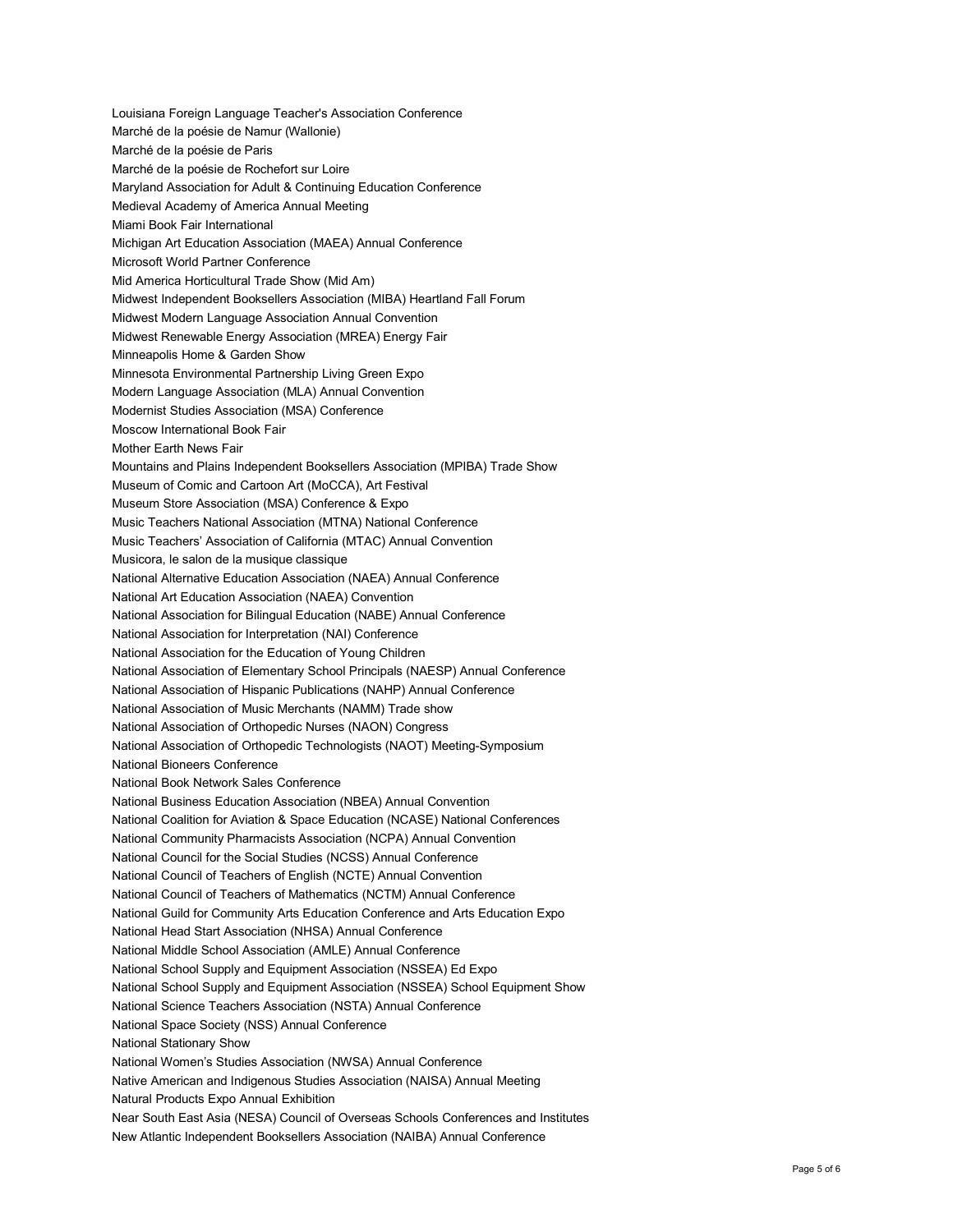New Delhi World Book Fair New England Grows Exhibition/Trade Show New England Independent Booksellers Association (NEIBA) Annual Conference New England Reading Association (NERA) Annual Conference New York Art Book Fair Annual Exhibition New York International Gift Fair Annual Trade show New York Public Library Book Buzz New York Rights Fair New York State Art Teachers Association (NYSAT) Annual Conference Non/Fiction Book Fair (Moscow) North American Association for Environmental Education (NAAEE) Annual Conference North American Society for the Sociology of Sport (NASSS) Annual Conference North American Society for the Study of Romanticism (NASSR) Annual Conference North Dakota State University (NDSU) Northern Great Plains History Conference Northeast Conference on the Teaching of Foreign Languages (NECTFL) Annual Conference Northern California Independent Booksellers Association (NCBIA) Tradeshow Northwest Bookfest Nuremberg Toy Fair Ohio Association for Career and Technology Ohio (ACTE) Connections to Education Conference Ohio Music Teachers Association (OMTA) Annual Conference Ohio Nursery and Landscape Association (ONLA) CENTS (Central Environmental Nursery Trade Show) Marketplace Oklahoma Music Teachers Association Annual Conference Outdoor Retailer Winter/Summer Market Tradeshow Pacific Northwest Booksellers Association (PNBA) Spring /Fall Trade Show Pacific Northwest Labor History Association (PNLHA) Annual Labor History Conference Pacific Northwest Library Association (PNLA) Annual Conference Palace of Mines International Book Fair (FILPM) Mexico Pacific Coast Builders Conference (PCBC) Homebuilding Tradeshow Pop Culture Association of the South Printemps du livre de Grenoble Public Library Association (PLA) Conference Publishers Association of the West (PubWest) Conference Puls'Art Le Mans Manifestation internationale d'Art contemporain Quais du Polar Readercon Annual Conference Reading Recovery Council of North America (RRCNA) Annual Conference Religious Book Trade Exhibit (RBTE) Tradeshow Renaissance Society of America (RSA) Annual Conference Rendez-vous de l'histoire (Blois) Retail Print Music Dealers Association (RPMDA) Annual Convention Rio de Janeiro International Book Fair (biennial) Rocky Mountain Antiquarian Booksellers Association (RMABA) Book and Paper Fair Rocky Mountain Modern Language Association (RMMLA) Convention Salon du livre du Mans Salon du livre et de la presse jeunesse Seine-Saint-Denis Salon du livre gourmand de Périgueux Salon du Polar (Montigny-lès-Cormeilles, France) Salon Européen de l'Éducation Salon international de la Poésie en Pays de George Sand Salon international du livre d'Abidjan Salon Marjolaine (Paris) Science Fiction Research Association (SFRA) Eaton Science Fiction Conference Seattle Gift Show Seoul International Book Fair Shanghai International Children's Book Fair Sharjah International Book Fair